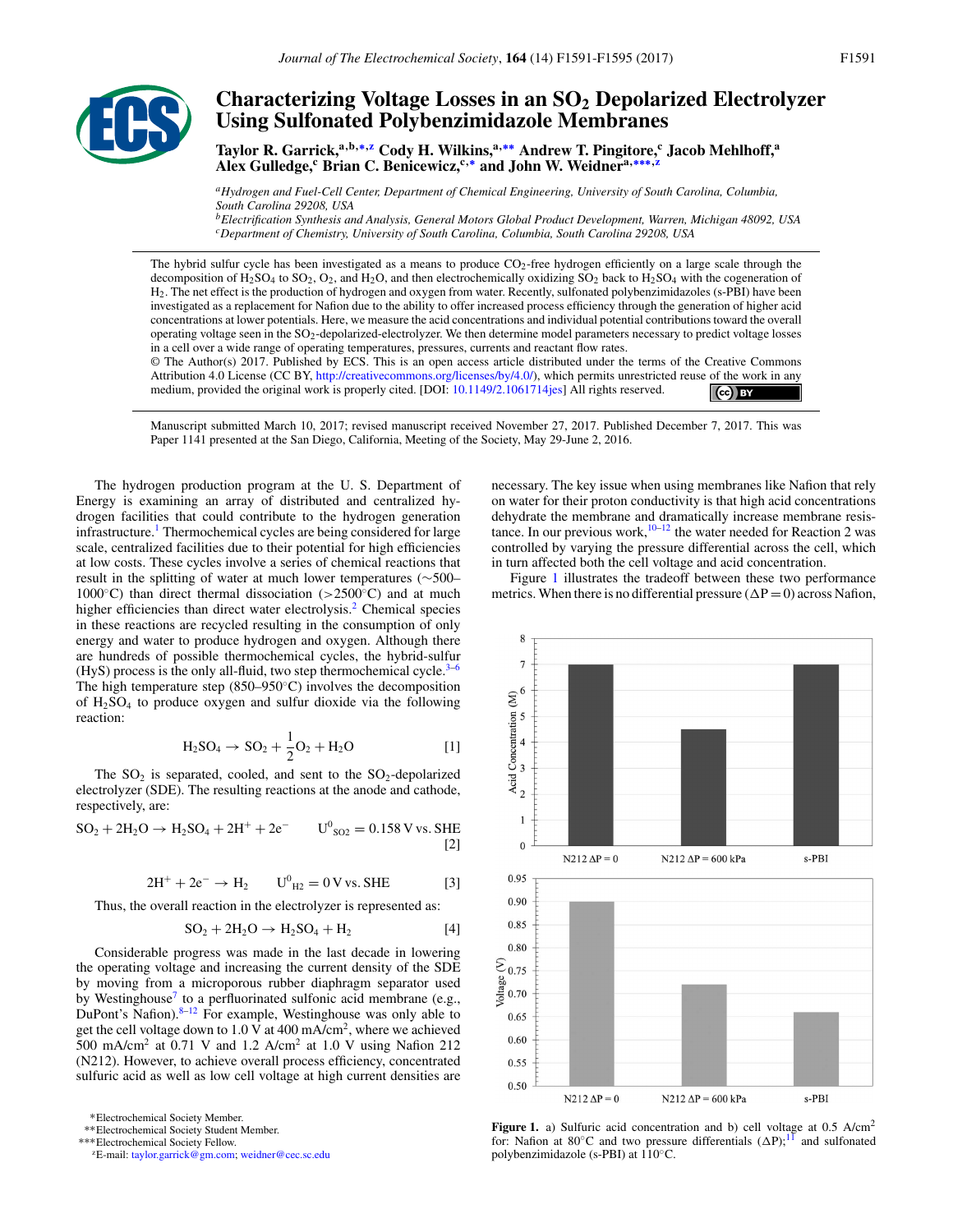

**Figure 2.** Synthesis of s-PBI using mono-sodium-2-sulfoterephthalate and 3'3',4,4'-tetraaminobiphenyl in polyphosphoric acid (PPA).

minimal water crosses from the cathode to the anode, resulting in high acid concentrations and high cell voltages (7.0 M and 0.90 V at 80◦C and 0.5 A/cm2 respectively). When a differential pressure is created  $(\Delta P = 600 \text{ kPa})$  additional water crosses over the membrane, lowering the cell voltage at  $0.5$  A/cm<sup>2</sup> from  $0.9$  V to  $0.72$  V through an increase in the membrane conductivity. However, this additional water results in a decrease in the acid concentration from 7.0 M to 4.5 M at the anode. In contrast, sulfuric acid-doped polybenzimidazole (s-PBI) membranes represent an alternative to membranes like Nafion because they do not rely on water for their proton conductivity. Figure 1 also shows the voltage and acid concentration for an SDE with sulfonated polybenzimidazole (s-PBI) operated at 110◦C and 0.5  $A/cm<sup>2</sup>$ . Here we achieved 0.66 V with an acid concentration of 7.0 M. The acid concentration was varied by adjusting the water feed to the cell (i.e. water stoichiometry), which had little effect on the cell voltage. Consequently, these two performance metrics can be varied independently.

Therefore, polybenzimidazole (PBI) membranes offer the possibility of operating at high acid concentrations and/or elevated temperatures to minimize voltage losses (e.g., kinetic and ohmic resistances).4,13–15 PBIs are a class of aromatic heterocyclic polymers that exhibit high thermal and chemical stabilities. PBI membranes have exceptional performance characteristics in various electrochemical devices due to their high ionic conductivity when imbibed with various acid electrolytes.<sup>16–21</sup> To date, a large variety of PBI polymers have been synthesized and studied, and a sulfonated polybenzimidazole was selected for use in SDE applications due to its stability in the sulfuric acid environments present in the electrolyzer, $13$  which has resulted in an increased focus on PBI for SDE applications over the past several years.<sup>19,22–24</sup> These works focused on including different blends of PBI with high  $H<sub>2</sub>SO<sub>4</sub>$  imbibed concentrations (80 wt%)<sup>19,24</sup> during membrane preparation, partially fluorinated PBI,<sup>22,24</sup> and crosslinked PBI.<sup>23</sup> However, these SDEs were operated with liquid water in the cathode, relying on water crossover to provide the water for Reaction 2 at the anode. No attempt was made to decouple the cell voltage and acid concentration produced in the anode.

Here, we analyze the voltage losses and acid concentration from an SDE operated using s-PBI membranes under a range of operating conditions. Namely, the current density was varied from 0.1 to 1.2 A/cm2, the temperature from 80 to 122◦C, and the water stoichiometry from 4 to 18. From the voltage data, kinetic parameters and membrane conductivity were obtained to better understand and quantify the individual potential contributions to the cell voltage. The measured acid concentrations were also compared to predictions from water balances coupled to a non-ideal vapor-liquid equation of state. The physical parameters obtained here enable the prediction of cell voltage and acid concentrations over a wide range of operating temperatures, pressures, currents and reactant flow rates.

#### **Experimental**

s-PBI was synthesized, as seen in Figure 2, with a pre-sulfonated monomer, mono-sodium-2-sulfoterephthalate, to ensure 100 percent sulfonation of the synthesized polymer.<sup>21</sup> The mono-sodium-2sulfoterephthalate was combined with 3,3',4,4'-tetraaminobiphenyl in a 3-necked resin kettle equipped with nitrogen flow and an overhead mechanical stirrer. The solutions were heated to 195◦C via a ramp and soak method, and allowed to sit at that temperature for 30–40 hours. The solutions were then held at 220◦C for at least one hour before casting into films. The stir-rate and the temperature were monitored and controlled during the polymerization. Upon reaching an optimal casting viscosity, which was judged visually, the polymer solutions were poured onto a heated glass plate. Using a doctor's blade, the s-PBI solutions were drawn across the plates to a uniform thickness of 15 mils (381 microns). The glass plates containing the cast solution were immediately placed into a humidity controlled chamber at 55%  $\pm$  5% relative humidity (RH), 25°C  $\pm$  2°C. This method was used to drive the formation of gel membranes through the sol-gel process. Complete hydrolysis of the membranes occurred in under 24 hours. The final gel thickness was approximately 300–500 microns. The hydrolyzed polymer membranes with an area of at least 80 cm<sup>2</sup> directly cast from PPA solution were soaked in a de-ionized water bath for phosphoric acid removal, and the water bath pH was monitored to ensure complete phosphoric acid removal. The PBI membranes were then immersed in a 50 wt%  $H_2SO_4$  bath for the imbibing procedure. After imbibing, titration analyses were conducted to verify that only sulfuric acid remained in the membrane. From this point, the membrane was visually inspected for uniformity and individual membranes were punched out for electrode fabrication.

The membrane was placed between two electrodes and hot-pressed at 140 $\degree$ C for 50–60 seconds using 2.0  $\times$  10<sup>4</sup>N (4500 lbs.) of force. The target compression for each MEA was 80% of its original thickness. The same electrode, obtained from BASF, was used on both the anode and cathode, and contained  $1.0 \text{ mg/cm}^2$  platinum (Pt) catalyst loading.<sup>21</sup> The electrolyzer operation and acid-concentrations measurements are similar to previous works.<sup>13</sup> The exception is that water to humidify the  $SO<sub>2</sub>$  stream was directly injected into the feed stream at the entrance to the electrolyzer using a micropump rather than using a humidification bottle. The procedure enabled the water feed stream to be more accurately controlled, with no need for a pressure differential across the cell. For all data reported here, the catalyst loading was 1.0 mg Pt/cm<sup>2</sup> and  $SO_2$  was fed in significant excess (5–10%) single-pass conversion) to neglect concentration variations.

High frequency resistance (HFR) measurements were used to determine the membrane resistance for each MEA tested. Approximately 20 membranes were cut from two separate sheets and were tested and used to determine the trend in membrane resistance as a function of temperature, pressure, and current density.

When testing  $10 \text{ cm}^2$  MEAs, the contents of the anode exit stream were collected in an airtight container pressurized and heated to the same conditions present in the electrolyzer to ensure that no water condensed out of the vapor phase and diluted the resulting acid. When collecting acid, the operating conditions were held constant for between 5 and 30 minutes until approximately 20 mL of liquid was obtained. A few membranes were held for much longer periods (∼12 hr) in order to confirm that the acid concentration obtained from the 20 mL sample was representative of the operating conditions, as well as to ensure that water was accounted for, and not absorbing into or diffusing through the membrane.

## **Results and Discussion**

The electrolyzer cell voltage is the sum of the equilibrium potential and the potential rises due to the ohmic resistance of the membrane, the cathodic overpotential, and the anodic overpotential as expressed in the following equation:

$$
V = U_{eq} + iR_A + \eta_a + \eta_c \tag{5}
$$

The cathodic overpotential in the electrolyzer,  $\eta_c$ , is due to kinetic losses in the production of hydrogen at the cathode. Due to the facile nature of this reaction on platinum, the cathodic overpotential was assumed to be negligible and set to zero for all conditions shown here.

Figure 3 shows the membrane resistance as a function of acid concentration. The data for Nafion was obtained from previous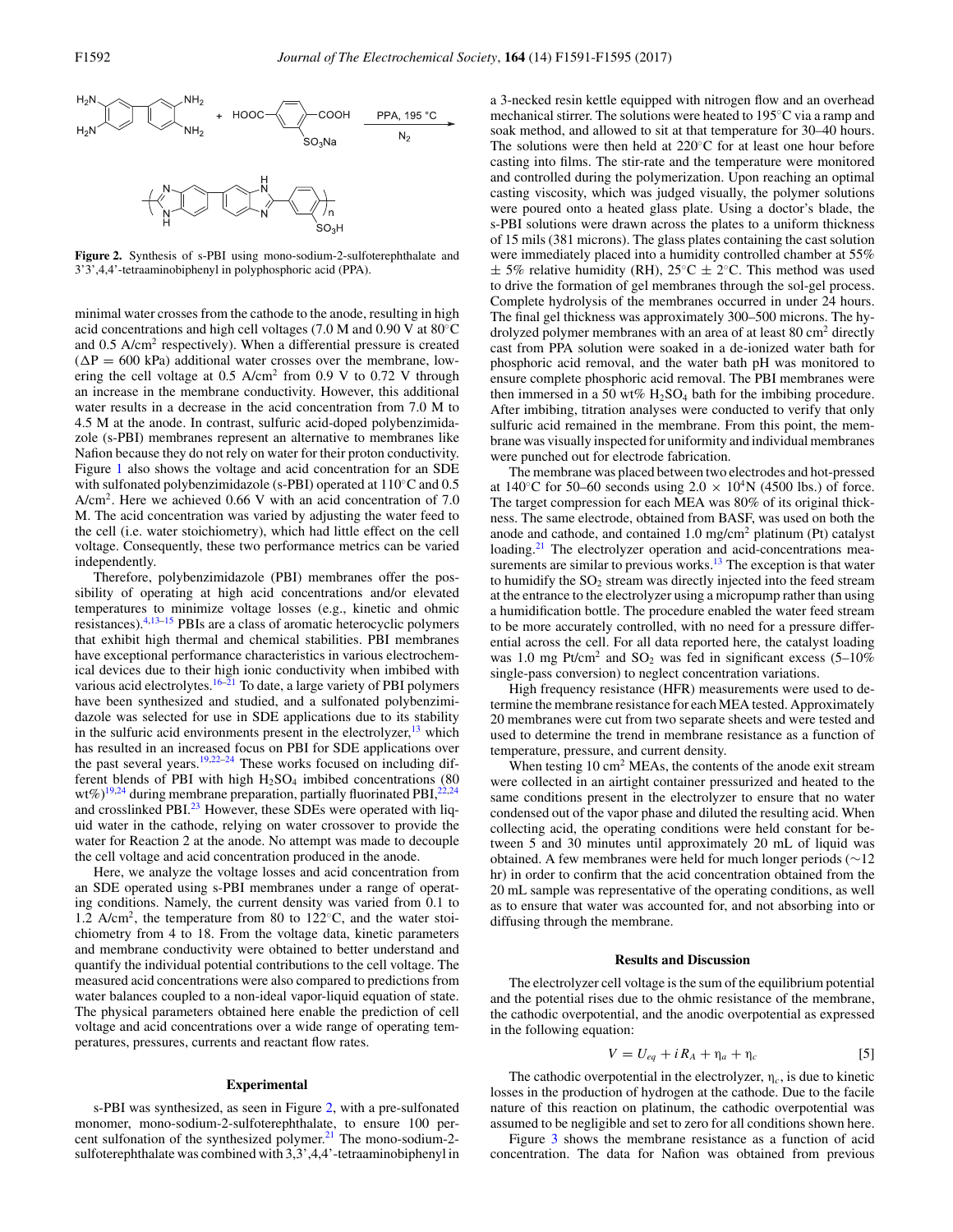

**Figure 3.** Specific area resistance as a function of sulfuric acid concentration for s-PBI obtained from multiple membranes compared to Nafion 115 and Nafion 212.  $\Delta P = 600$  kPa for the Nafion membranes, and no pressure differential used for s-PBI.

works.<sup>8,11,12</sup> The data for s-PBI were collected during 18 different tests on different membranes with the temperature ranging from 70◦C to 125◦C. As seen here, as the acid concentration produced in the SDE with a Nafion membrane is increased, the specific area resistance increases due to a decrease in the water content in the Nafion membrane.<sup>8,9,11,12</sup> However, an increase in acid concentration at the anode in the SDE operated with s-PBI shows no adverse effect on membrane resistance because the conductivity of s-PBI is not dependent on water to facilitate proton conduction. In addition, the measured resistance was not a function of temperature between 70◦C to 125◦C. Hence the average specific area resistance, *RA*, for s-PBI across all temperatures and acid concentrations tested is  $0.050$  Ohm $\cdot$  cm<sup>2</sup>, obtained via HFR measurements, and shown as the dotted line in Fig. 3. Therefore, even though a fully humidified Nafion 212 membrane is less resistive than s-PBI, these membranes outperform Nafion at high acid concentrations.

Figure 4 shows the sulfuric-acid concentration produced in the cell at 0.5 A/cm<sup>2</sup> and either 80 $\degree$ C or 110 $\degree$ C as a function of water stoichiometry. According to Eqn. 4, 2 moles of water are required for every mole of SO<sub>2</sub> consumed. Therefore, water stoichiometry refers to the ratio of the moles of water fed to the cathode to that required via Eqn. 4 at a given current. For example, 5 A are passed at 0.5 A/cm<sup>2</sup> for a 10 cm<sup>2</sup> MEA, which requires 51.8  $\mu$ mol/s of water. Water stoichiometry of 10 means 518  $\mu$ mol/s of water were fed. Increasing



**Figure 4.** Sulfuric-acid concentrations produced in the cell at 0.5 A/cm<sup>2</sup> and either 80 (circles) or  $110\textdegree C$  (squares) as a function of water stoichiometry. The water stoichiometry refers to the ratio of the moles of water fed to the cathode to that required via Eqn. 4 at a given current. The lines are the acid concentrations predicted from the Mixed Solvent Electrolyte Thermodynamics Framework (MSE) package in the OLI Systems, Inc. electrolyte software.



**Figure 5.** Individual potential contributions toward the overall cell voltage for the HyS electrolyzer at 110◦C and a constant water feed rate of 0.45 mL/min. Lines represent model predictions and the symbols are the cell voltages (filled symbols) and anodic overpotentials (open symbols) data.

the water stoichiometry increases the excess of water and decreases the overall acid concentration in the exit stream. The symbols in Fig. 4 are the average of 1–3 data points for each stoichiometry at 80◦C (12 data points total) and 2–4 data points for each stoichiometry at 110◦C (24 data points total). Also shown in Fig. 4 are the model predictions generated from a water balance coupled to the Mixed Solvent Electrolyte Thermodynamics Framework (MSE) package in the OLI Systems, Inc. electrolyte software. The error bars represent the standard deviation of the difference between the experimental data and the model predictions ( $\pm 0.1$  and 0.4 M at 80°C and 110°C, respectively). The error bars are not visible at 80◦C since they fall just within the symbols. The data collection was more reproducible at 80◦C compared to 110◦C because water condensation is easier to prevent at lower temperatures. In both cases though the trends show good agreement with the model predictions, confirming that the OLI electrolyte software can be used to accurately predict the sulfuric-acid concentration produced in the cell. In addition, accurate concentrations enables us to predict the equilibrium potential  $(U_{eq})$  at different temperatures, pressures, currents, and reactant flow rates as described previously.<sup>2</sup>

Using the predicted values for  $U_{eq}$  from OLI and  $iR_A$  from the data in Fig. 3 (i.e.,  $R_A = 0.050$  Ohm $\cdot$  cm<sup>2</sup>), the anodic overpotential was obtained from the measured cell voltage and Eqn. 5 at each temperature and current density (open symbols in Fig. 5). The kinetic parameters  $i_0$  and  $\alpha$  were obtained by fitting the anodic overpotential at currents  $\leq 0.8$  A/cm<sup>2</sup> to the following Tafel Expression at 80 and 110◦C:

$$
i = i_0 e^{\frac{2\alpha F \eta_a}{RT}} \tag{6}
$$

The result was  $\alpha = 0.22$ , which was assumed to be independent of temperature. This value of  $\alpha$  was then used to fit the following Arrhenius relationship to the exchange current density obtained from the anodic overpotential data in Fig.  $6$  at 0.5 A/cm<sup>2</sup> and each temperature.

$$
i_0 = i_{0,ref} e^{-\frac{E}{R} \left(\frac{1}{T} - \frac{1}{T_{ref}}\right)}
$$
 [7]

The result was  $i_{0,ref}$  and *E* of (4.1  $\pm$  0.07) × 10<sup>-4</sup> A/cm<sup>2</sup> and 116  $\pm$ 2 kJ/mol, respectively. *Tref* is 353 K (80◦C). Hence, Equations 6 and 7 can be used to predict the anodic overpotential at any temperature and current density.

Now that the individual voltage contributions can be predicted as a function of operating conditions, the individual potential contributions to the overall cell voltage can be examined. Again, Figure 5 shows the potential contributions to the cell voltage as a function of current density at 110◦C and a constant water feed rate (variable water stoichiometry). The  $iR_A$  curve is linear because  $R_A$  was found to be constant at  $0.05$  Ohm $\cdot$  cm<sup>2</sup> (see Fig. 3). The anodic overpotentials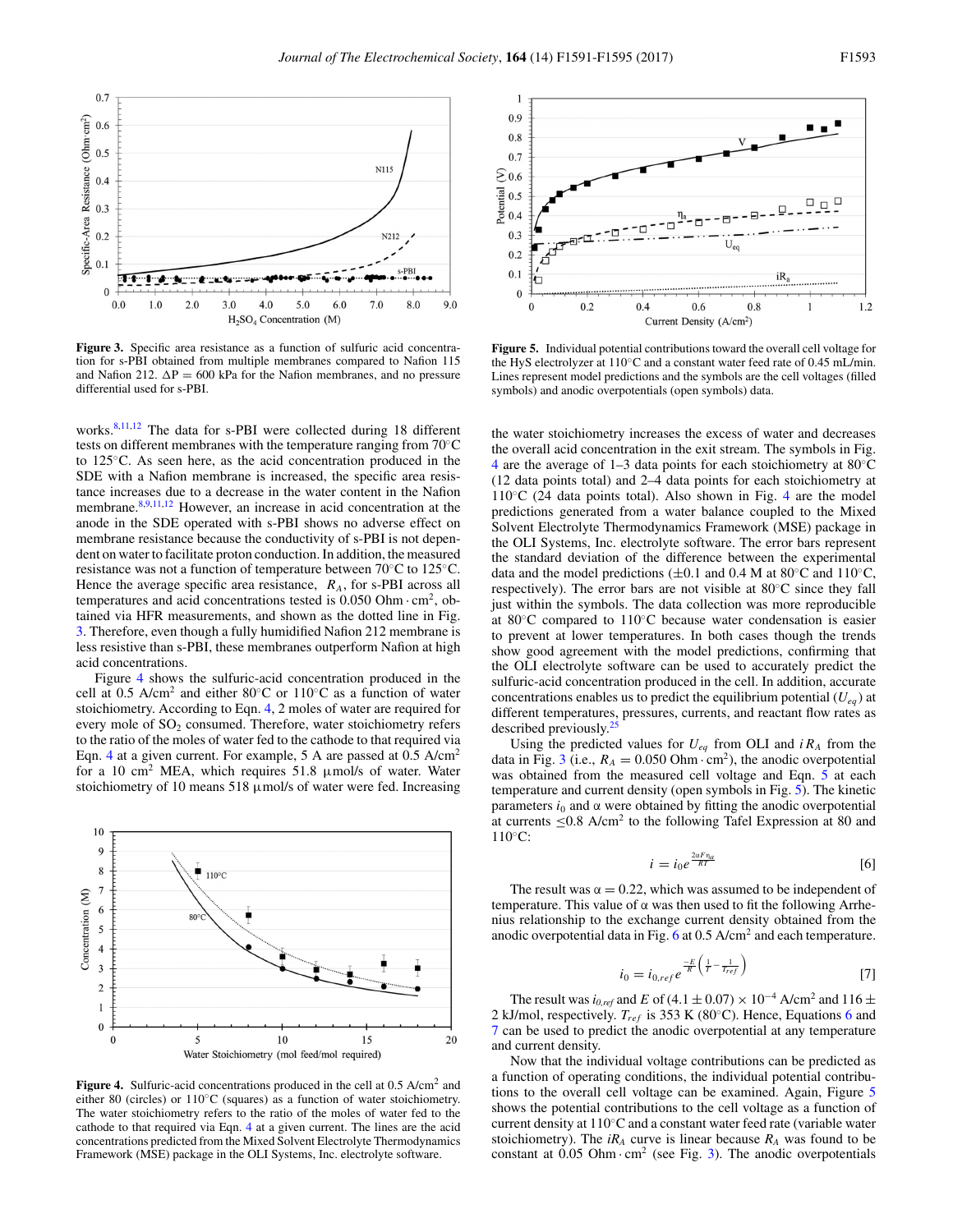

**Figure 6.** Contributions toward total operating voltage across a range of temperatures in the HyS electrolyzer at a current density of 0.5 A/cm2 and a constant water flow rate of 0.50 mL/min. Lines represent model predictions and the symbols are the cell voltages (filled symbols) and anodic overpotentials (open symbols) data.

were predicted via Eqns. 6, and 7, and the equilibrium potentials were predicted using the OLI software in conjunction with thermodynamics examined in previous works.<sup>25</sup> At 0.5 A/cm<sup>2</sup>, the cell voltage is approximately 660 mV, which consists of 290 mV from the equilibrium potential, 345 mV of anodic overpotential, and 25 mV *iRA* drop due to membrane resistance. The largest contribution toward the total cell voltage at desired current densities is due to the anodic overpotential. From 0.2 to 1.0 A/cm<sup>2</sup>, the cell voltage increases by 220 mV, with 150 mV of that coming from increased η*A*. Although the membrane resistance increases with current, the small increase in  $iR_A$  is dwarfed by the increase in  $\eta_A$  and  $U_{eq}$ , the latter term associated with a slight increase in concentrations at higher currents due to a constant water feed for the data seen here.

Figure 6 shows the potential contributions to the cell voltage as a function of temperature at  $0.5$  A/cm<sup>2</sup> and a constant water stoichiometry. The cell voltage decreases from 730 mV at 90◦C to 650 mV at 120◦C. The equilibrium potential increases over that temperature range from 240 to 320 mV due to an increase in the acid concentration from 3.3 to 6 M, which follows the relationship observed previously.<sup>25</sup> However, this is more than offset by a decrease in  $\eta_A$  from 440 mV to 300 mV coupled with the benefit of *iRA* being independent of acid concentration. The effect of water stoichiometry and system pressure on cell voltage was found to only occur through its effect on the equilibrium voltage via the acid concentration. That is, higher pressures (from 1 to 3 atm) or higher water stoichiometry (from 5 to 18) decreases the acid concentration and hence decreases the equilibrium voltage, but they do not measurably affect the membrane resistance or the anodic overpotential. Thus, the largest contribution to the overall cell potential is the anodic overpotential, which illustrates the area most deserving of future research. Figure 7 shows the model fit at 0.5  $A/cm<sup>2</sup>$  and predictions at 0.25  $A/cm<sup>2</sup>$  and 0.75  $A/cm<sup>2</sup>$  compared to experimental data at three different current densities. Overall, there is good agreement between the model predictions and data between 0.25  $A/cm<sup>2</sup>$  and 0.75 A/cm<sup>2</sup>, which confirms the validity of the physical parameters obtained in this study.

## **Conclusions**

The contributions of the equilibrium potential, anodic overpotential, and ohmic losses due to membrane resistance have been examined for the SDE operated with s-PBI membranes at elevated temperatures. The large anodic overpotentials that exists in this system suggest a need for improved catalysts, and that kinetics would improve with the higher temperatures afforded s-PBI membranes. Also, the specificarea resistance of the membrane was independent of temperature over the range of 70–120◦C. In addition, the membrane resistance is not ad-



**Figure 7.** Model predictions compared to experimental data at three different current densities across a range of temperatures in the HyS electrolyzer at a constant water flow rate of 0.50 mL/min. The solid lines represent model predictions and dotted line represents the model fit at  $0.5$  A/cm<sup>2</sup> (i.e., same as the solid line in Fig. 6).

versely affected by acid concentration, which offers benefits not seen when using Nafion. It was also seen that the pressure and water stoichiometry only affect the cell voltage via the equilibrium potential. All this should enable the voltage of an electrolyzer operated with s-PBI membranes to be reduced independently of high acid concentrations.

## **List of Symbols**

| E           | Activation Energy, kJ/mol                                |
|-------------|----------------------------------------------------------|
| F           | Faraday's constant, 96485 C/mol                          |
| i           | Current Density, A/cm <sup>2</sup>                       |
| $\dot{i}_0$ | Exchange current density, $A/cm2$                        |
| $i_{0,ref}$ | Reference exchange current density, A/cm <sup>2</sup>    |
| R           | Gas Constant, J/mol/K                                    |
| $R_{A}$     | Membrane Specific Area Resistance, Ohm · cm <sup>2</sup> |
|             | Temperature, K                                           |
| $T_{ref}$   | Reference temperature, K                                 |
| $U_{ea}$    | Equilibrium potential, V                                 |
|             | Cell Voltage, V                                          |
|             |                                                          |

## **Greek**

α Transfer coefficient

η*<sup>a</sup>* Anodic Overpotential, V

η*<sup>c</sup>* Cathodic Overpotential, V

#### **References**

- 1. U.S.DRIVE, Hydrogen Production Technical Team Roadmap (2013).
- 2. Nuclear Hydrogen Research and Development Plan, *Department of Energy, Office of Nuclear Energy, Science and Technology* (2004).
- 3. C. Corgnale and W. A. Summers, *[Int J Hydrogen Energ](http://dx.doi.org/10.1016/j.ijhydene.2011.05.173)*, **36**, 11604 (2011).
- 4. J. W. Weidner, *[J Appl Electrochem](http://dx.doi.org/10.1007/s10800-016-0962-0)*, **46**, 829 (2016).
- 5. C. Corgnale, S. Shimpalee, M. B. Gorensek, P. Satjaritanun, J. W. Weidner, and W. A. Summers, *Int J Hydrogen Energ*, **42**, 20463 (2017).
- 6. M. B. Gorensek and W. A. Summers, *[Int J Hydrogen Energ](http://dx.doi.org/10.1016/j.ijhydene.2008.06.049)*, **34**, 4097 (2009).
- 7. P. W. T. Lu, E. R. Garcia, and R. L. Ammon, *[J Appl Electrochem](http://dx.doi.org/10.1007/BF00613954)*, **11**, 347 (1981).
- 8. J. Staser, R. P. Ramasamy, P. Sivasubramanian, and J. W. Weidner, *[Electrochem Solid](http://dx.doi.org/10.1149/1.2771529)*
- *[St](http://dx.doi.org/10.1149/1.2771529)*, **10**, E17 (2007). 9. J. A. Staser, M. B. Gorensek, and J. W. Weidner, *[J Electrochem Soc](http://dx.doi.org/10.1149/1.3397901)*, **157**, B952 (2010).
- 10. J. A. Staser, K. Norman, C. H. Fujimoto, M. A. Hickner, and J. W. Weidner, *[J Elec](http://dx.doi.org/10.1149/1.3129676)[trochem Soc](http://dx.doi.org/10.1149/1.3129676)*, **156**, B842 (2009).
- 11. J. A. Staser and J. W. Weidner, *[J Electrochem Soc](http://dx.doi.org/10.1149/1.3001923)*, **156**, B16 (2009).
- 12. J. A. Staser and J. W. Weidner, *[J Electrochem Soc](http://dx.doi.org/10.1149/1.3129444)*, **156**, B836 (2009).
- 13. J. V. Jayakumar, A. Gulledge, J. A. Staser, C. H. Kim, B. C. Benicewicz, and J. W. Weidner, *[Ecs Electrochem Lett](http://dx.doi.org/10.1149/2.010206eel)*, **1**, F44 (2012).
- 14. T. R. Garrick, A. Gulledge, J. A. Staser, B. Benicewicz, and J. W. Weidner, *[Ecs](http://dx.doi.org/10.1149/06128.0011ecst) [Transactions](http://dx.doi.org/10.1149/06128.0011ecst)*, **61**, 11 (2014).
- 15. T. R. Garrick, A. Gulledge, J. A. Staser, B. Benicewicz, and J. W. Weidner, *[Ecs](http://dx.doi.org/10.1149/06603.0031ecst) [Transactions](http://dx.doi.org/10.1149/06603.0031ecst)*, **66**, 31 (2015).